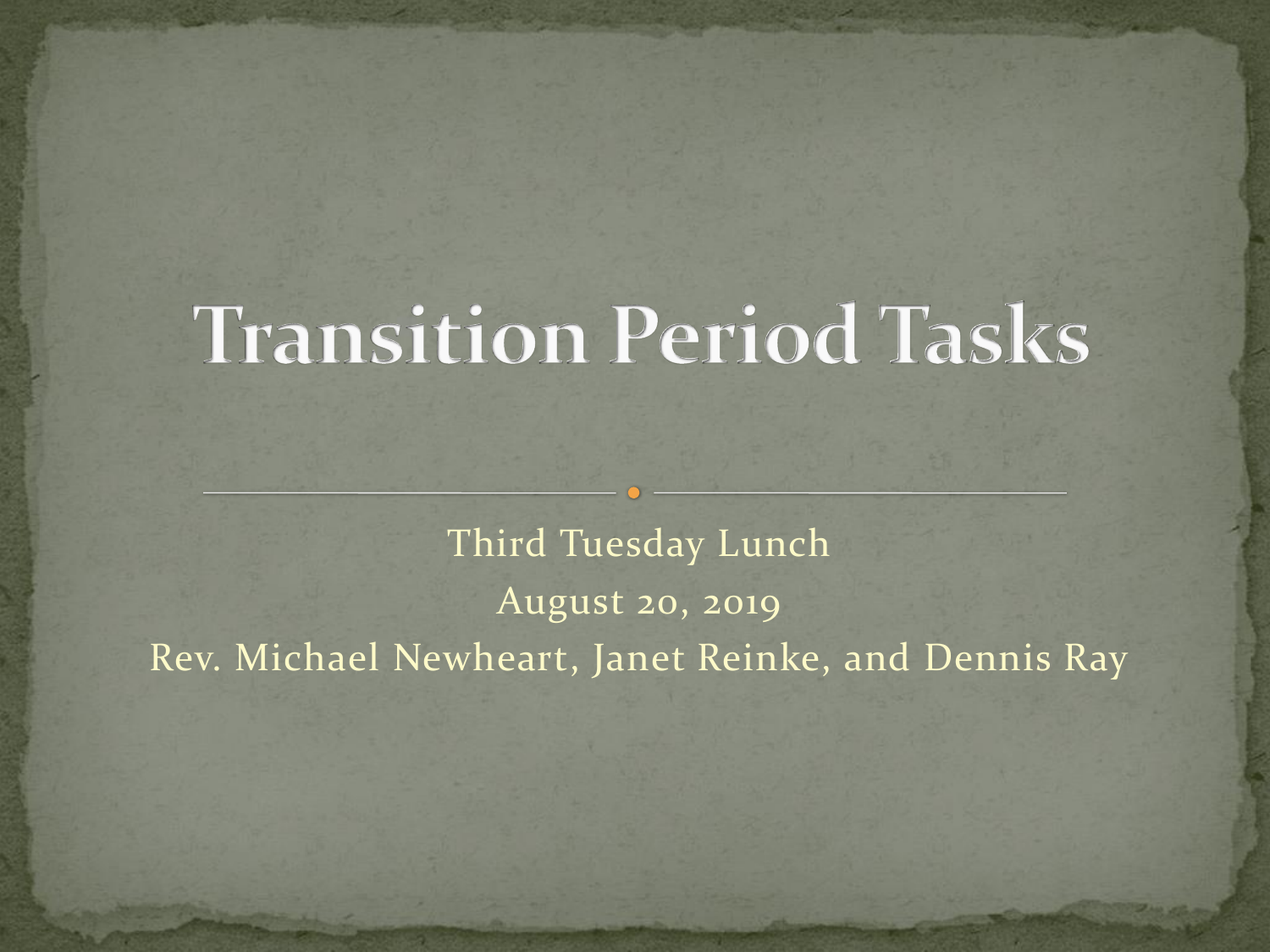#### Introduction

- Contents of the Tasks Document
- **Transitional Minister's Tasks**
- **Transition Team Tasks**
- Church Reflections
- **Next Steps for Transition Team and Congregation**
- Communicate with the Transition Team
- **·** Discussion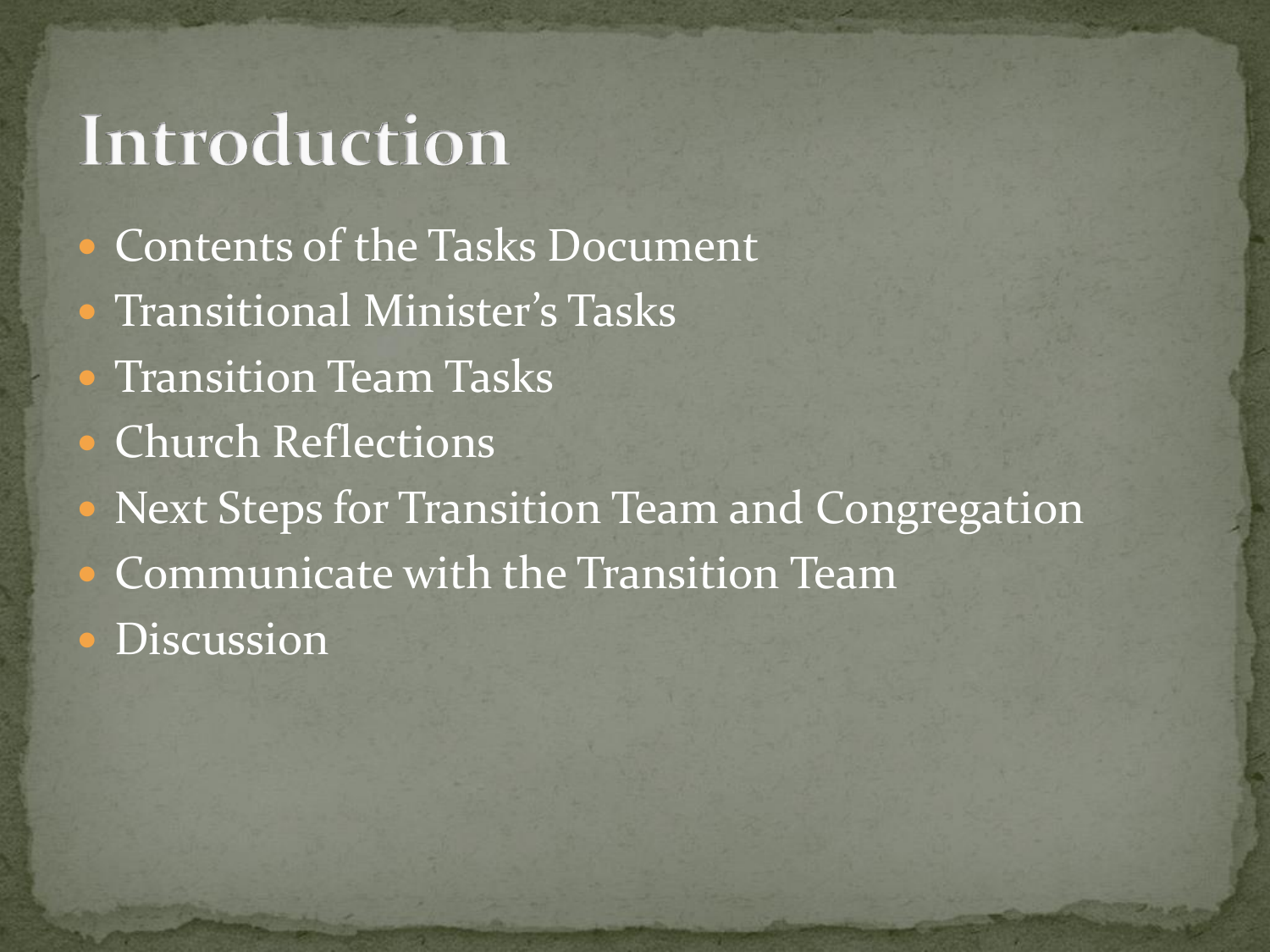#### **Contents of Tasks Document**

- **Transition Team Tasks**
- **Transitional Minister Tasks**
- Other Tasks Requiring Discussion
- Relevant Bylaws
- Representative Pulpit Committee Tasks Possible Transition Period Timeline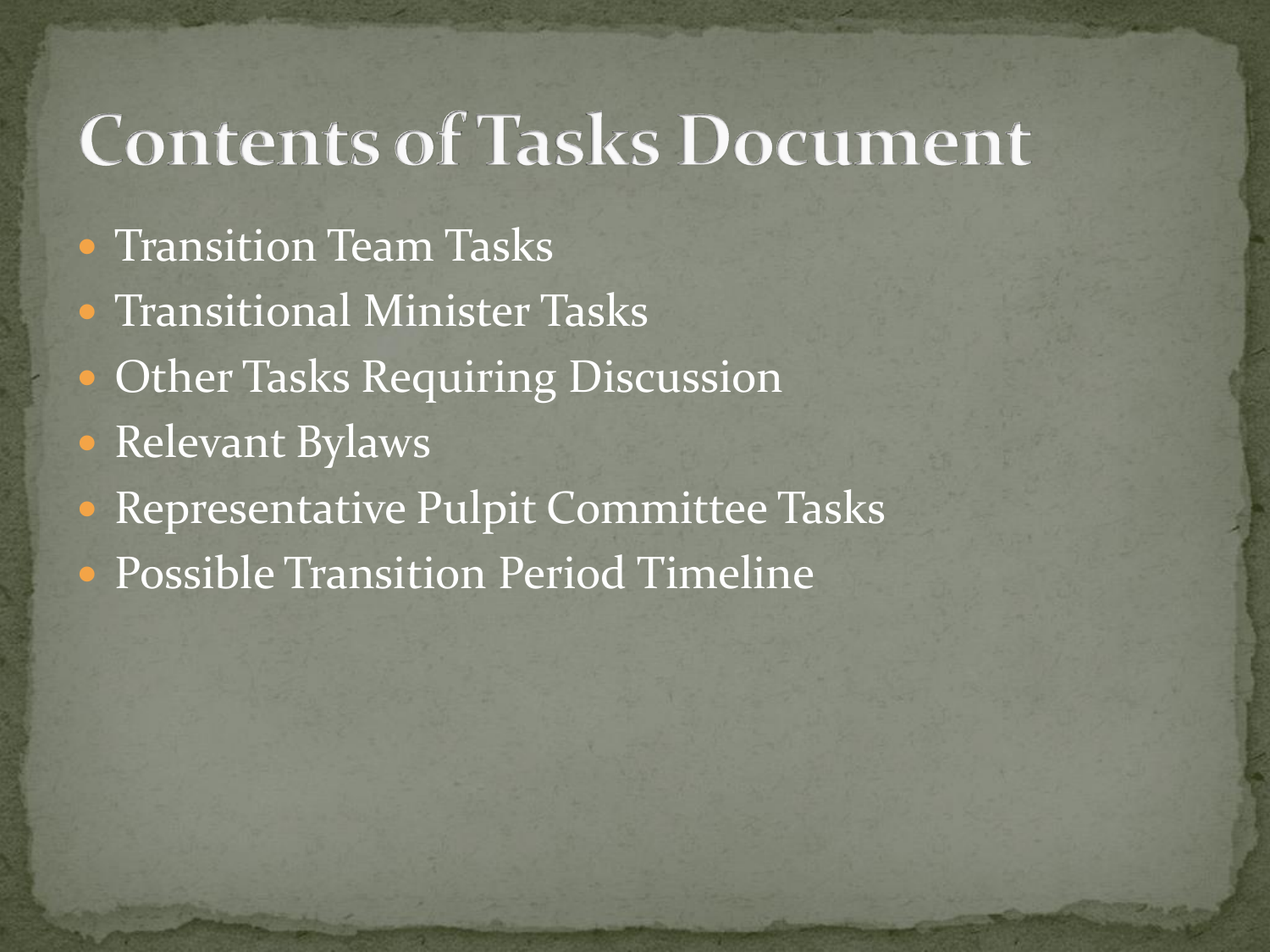## **Transitional Minister's Tasks**

1. With Pastor Jason, conduct worship during the interim period

2. With Pastor Jason, provide pastoral care during the interim period

3. With Pastor Jason, provide regular administrative oversight (office, committee, etc.) during the interim period

4. Attend each meeting of the Church Council to report on the Transition Team's work, to listen to feedback, and to answer any questions

5. Communicate with the congregation via the Visitor

6. Assist individuals in identifying their grief or other emotions over the departure of Pastor Clinger

7. Assist the congregation in the identification and healthy expression of grief or other emotions related to the departure of Pastor Clinger

8. Assist the congregation's knowledge and ability in appropriate methods of dealing with conflict

9. Work with the Church Council and other appropriate groups and ministries of the congregation to develop appropriate goals and strategies (short and longer term) for the congregation's increased health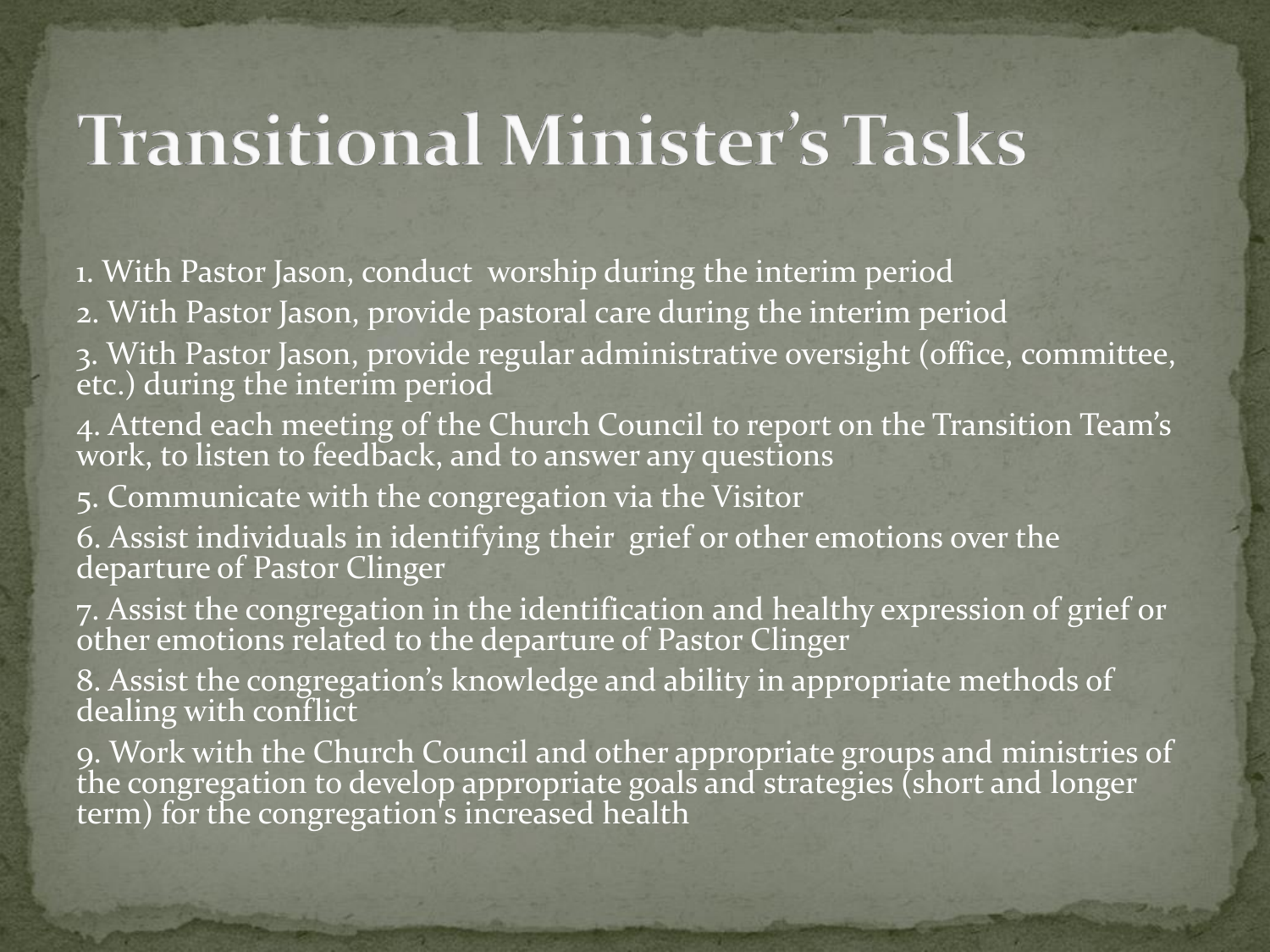#### **Transition Team Tasks**

- 1. Assist the congregation in clarifying its identity 2. Assist the congregation in developing a profile document
	- Who are we?
	- Who are our neighbors?
	- Who is God calling us to be?
- Communicate and interact with the congregation 4. Help the congregation determine when it is ready to begin an active search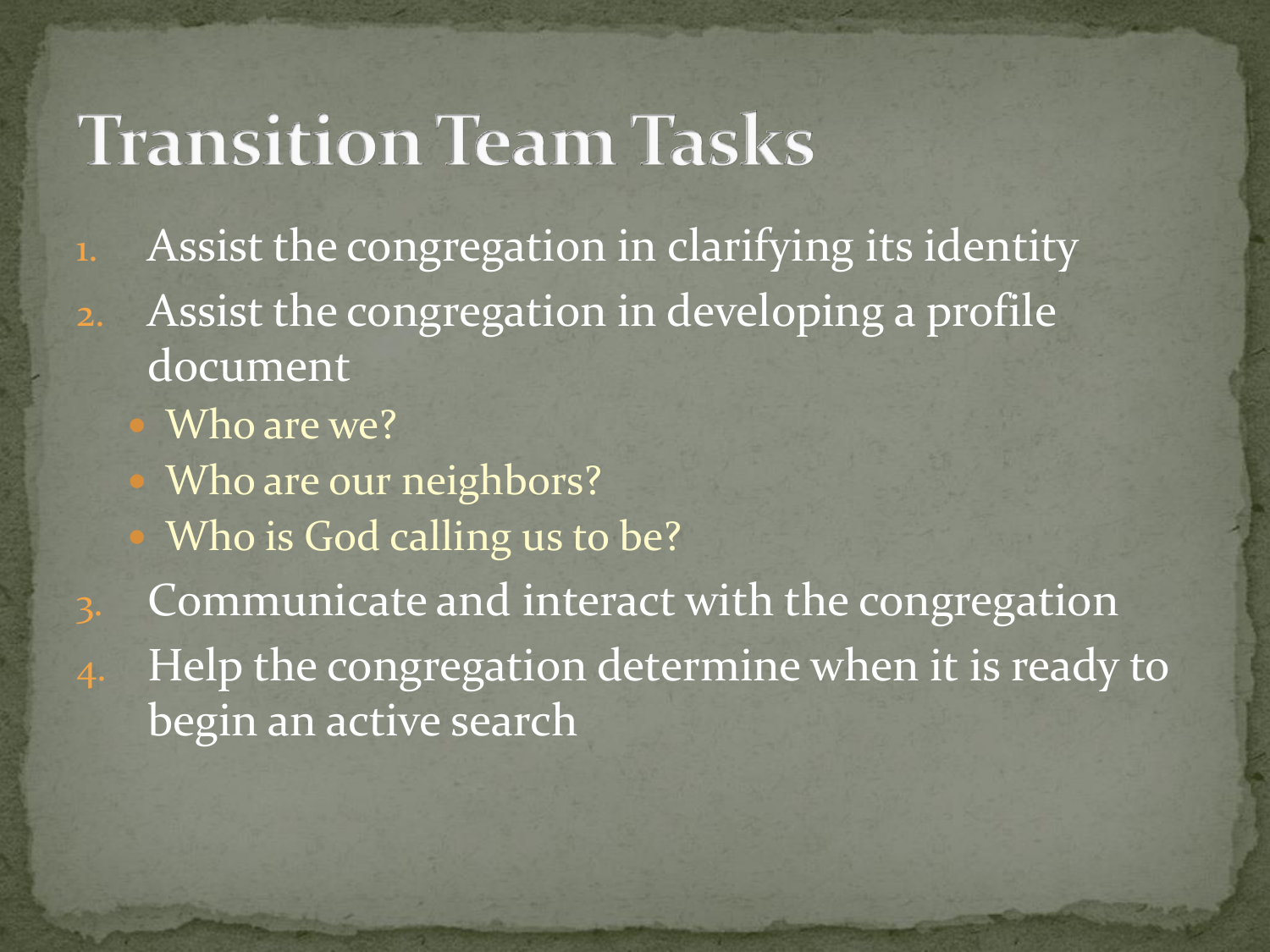# **Church Reflections\***

1. Our Church Information (including Demography) 2. Our History 3. Congregational Style 4. How Others See Us 5. Our Church Life 6. Our Worship Life

7. What We Believe 8. Our Vision for Ministry 9. What Do We Want to Do and What Do We Want Our Pastor to Do 10. Ministry Priorities 11. Compensation Package (11. to be addressed by others)

\*from ABC USA's *Calling an American Baptist Minister*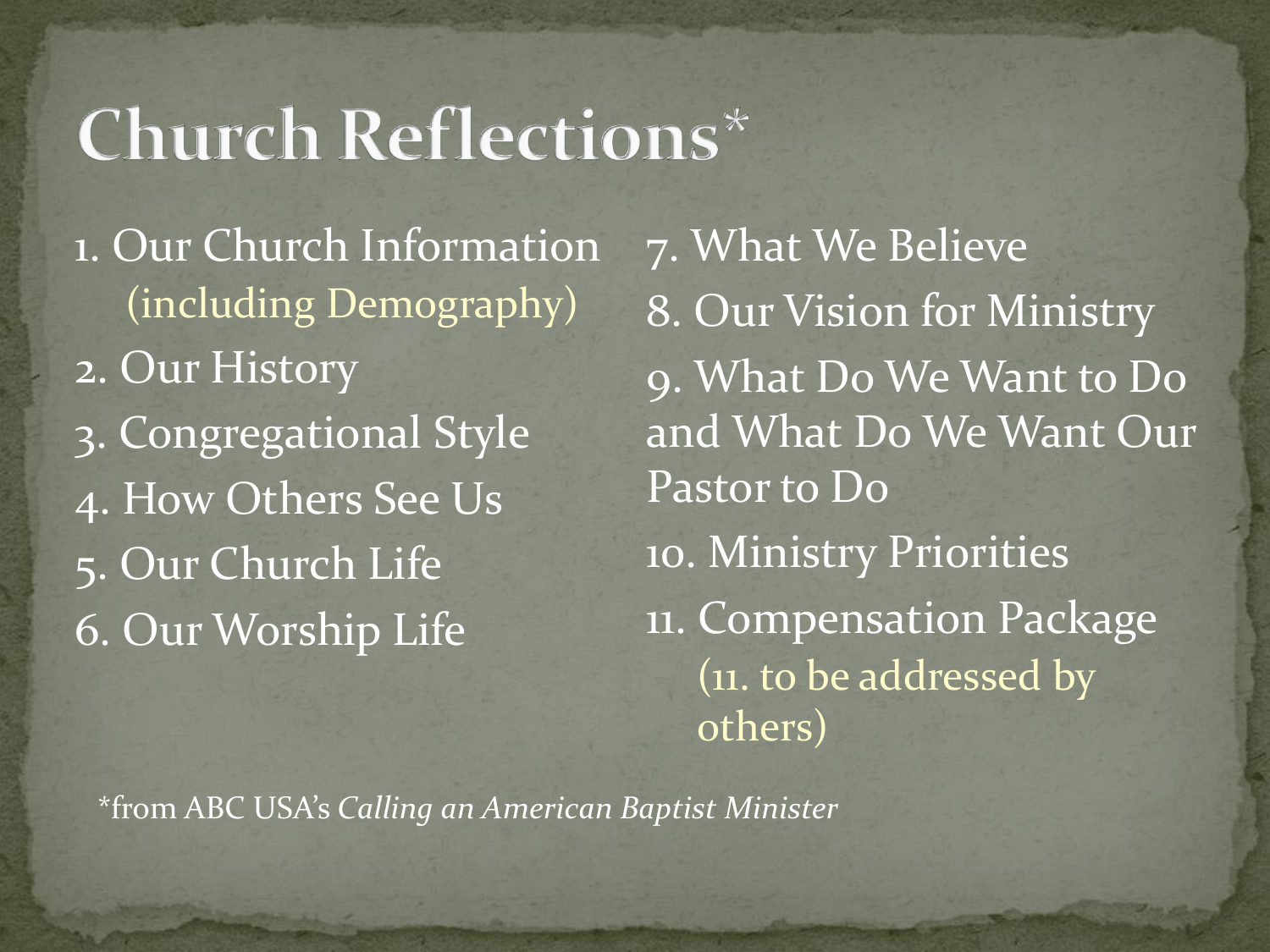#### **Next Steps for the Transition Team**

- Engage with the Circuit Project from ABC Wisconsin
- Gather supplemental information using "Reflections"
	- After identifying "gaps" in our understanding from what's in the Discernment Report
	- Using interactions with the congregation
- Draft a church profile
- Discuss draft profile with congregation
- Finalize the profile and get congregational approval
- Provide the profile to the Pulpit Committee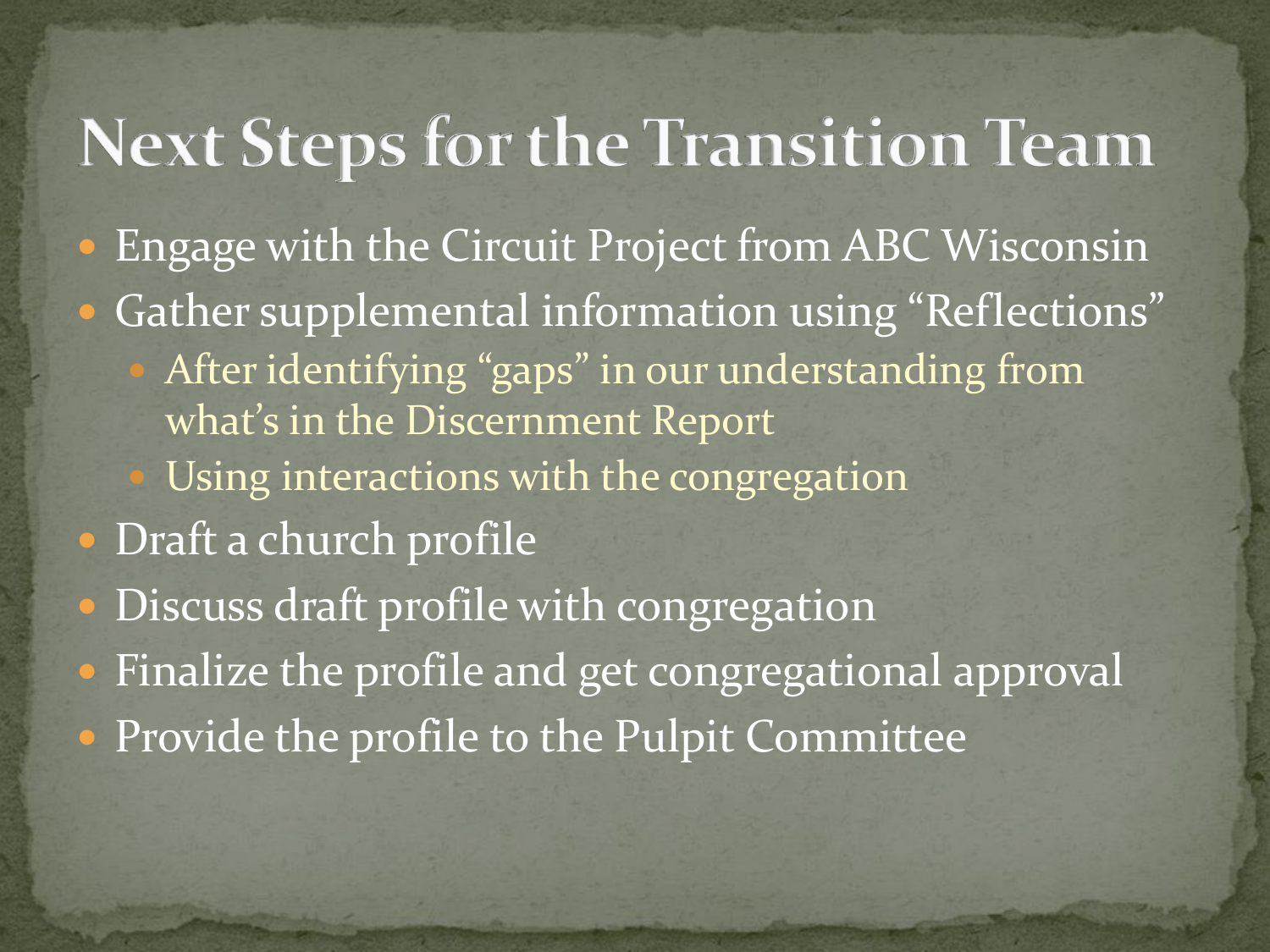### **Next Steps for the Congregation**

• Discuss the "other tasks requiring discussion." Appropriate? Who takes the leadership?

1. Assist the congregation in discovering and motivating volunteer leadership needs

2. Assist the congregation in understanding and dealing with power issues that may exist with the congregation and its leadership 3. Facilitate healthy processes by which congregational members can deal with conflicts with other members

4. Assist the congregation to develop longer range (3-5) year goals 5. Make recommendation to the congregation on future pastoral staffing and plan the transition to the new staffing configuration 6. Develop plans for the formation and work of the Pulpit Committee 7. Elect the Pulpit Committee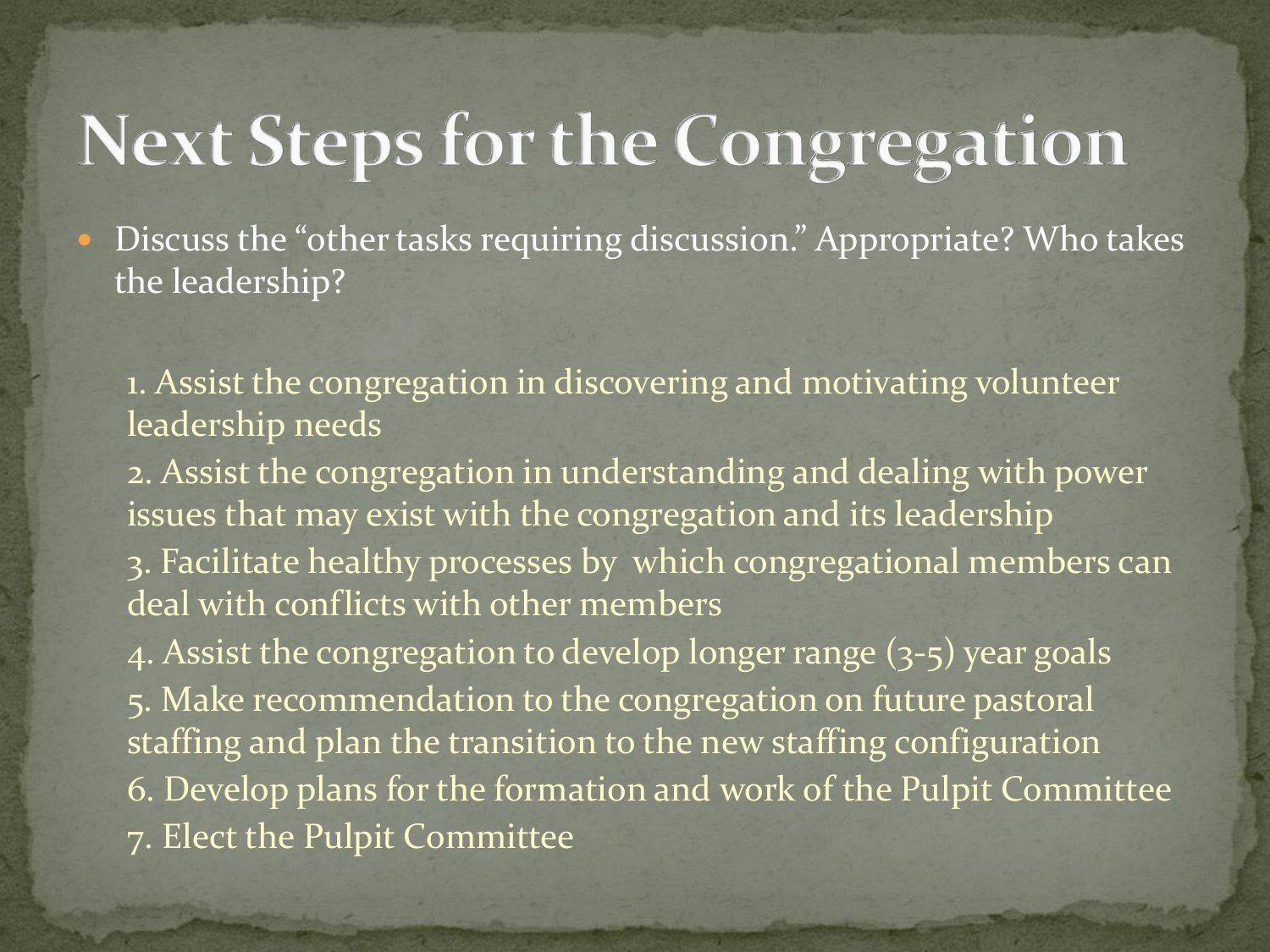#### **Communicate with the Transition Team**

 E-mail: ttfirstbaptist@gmail.com • Written Notes: Mailbox outside library • Sunday School Sessions: Four sessions beginning Sep. 15 • Meet with your group • Other interactions in planning

 Contact: Rev. Michael Newheart Victor Crentsil Linda McCarroll Stamm Dennis Ray Janet Reinke Brooke Siddell